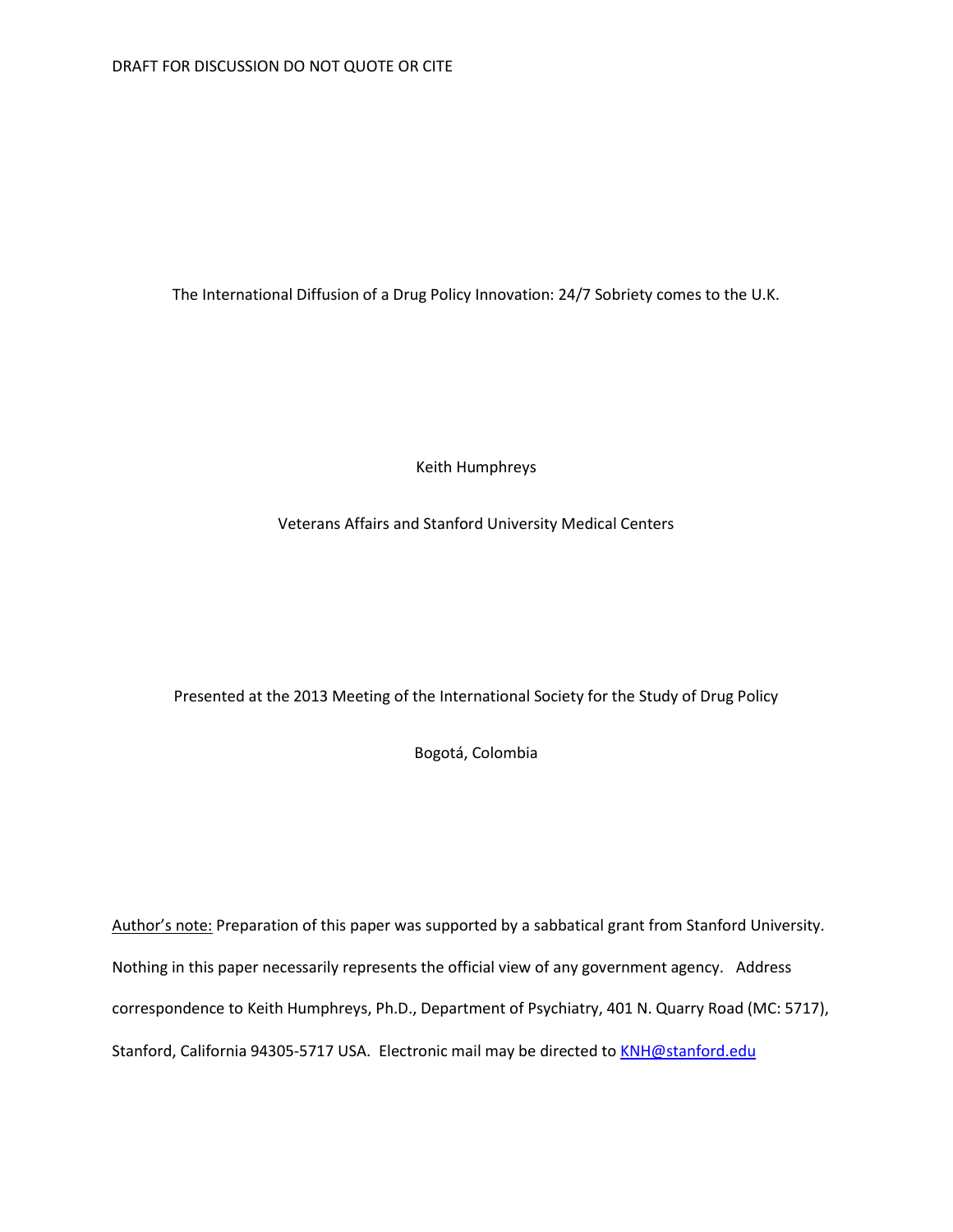For at least two decades, individual judges and jurisdictions in the United States have imposed the condition of closely-monitored abstinence on criminal offenders who were on community supervision. One such program operated in Lansing, Michigan; another was in Washington D.C.<sup>1</sup> However, such initiatives rarely came to the attention of the general public or of public policy makers. Rather they were locally admired innovations that stayed local. One exception in the past decade is 24/7 Sobriety, which was created by Judge (and one time-State Attorney General) Larry Long in South Dakota<sup>2</sup>. In addition to spreading to a number of states in the U.S., 24/7 "jumped the pond" in 2012 to arrive in the United Kingdom. The present policy case study<sup>3</sup> analyzes how this international diffusion occurred.

The nature of 24/7 sobriety will first be adumbrated for context before proceeding to the policy analysis. 24/7 sobriety is one of a range of "swift and certain" community monitoring programs which have been generated by a network of criminal justice reformers in the U.S. Originally targeted at repeat drink drivers, the program mandates that offenders abstain from alcohol for a set period (e.g., 100 days). Alcohol use is regularly monitored with by twice daily in-person breath test or a remotely operated alcohol sensing bracelet. Offenders pay the cost of their own testing (1 USD/breath test). Unlike in typical community supervision, any use triggers an immediate, rapid response from the system with 100% certainty. The actual sanction is modest, namely a night in jail. However, severe punishment is not necessary to deter behavior when swiftness and certainty are in place. To wit, after more than 5.7 million scheduled breath tests, the rate at which offenders have (a) appeared and (b) blown a clean test exceeds 99%.<sup>4</sup>

The spread of the concept behind 24/7 Sobriety to the U.K. seems to have had both an official and unofficial channel. Under President Obama, the White House Office of National Drug Control Policy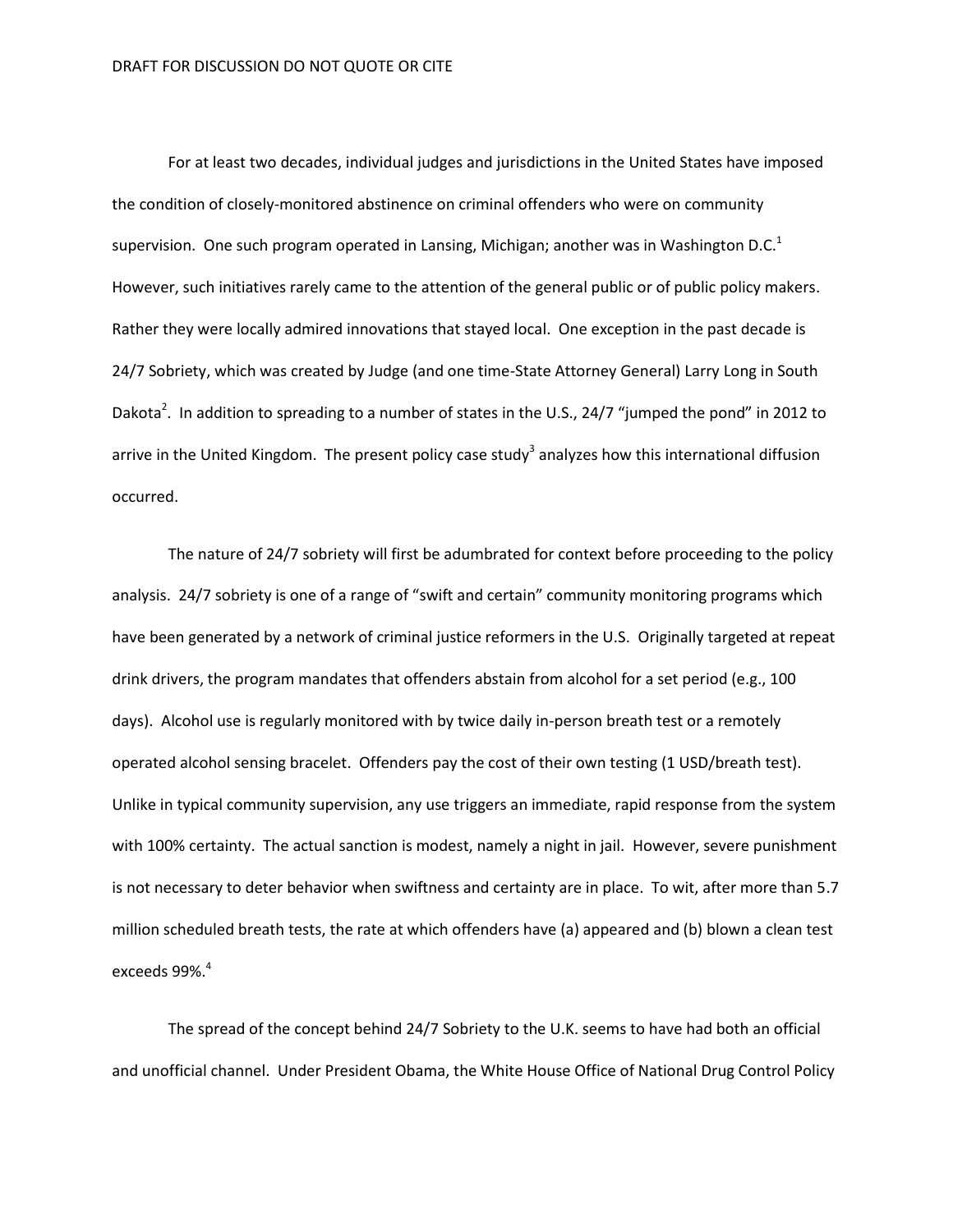## DRAFT FOR DISCUSSION DO NOT QUOTE OR CITE

(ONDCP) embraced 24/7 sobriety as a program that could promote public safety while reducing incarceration.<sup>5</sup> ONDCP had standing bureaucratic contacts with criminal justice and health officials in the U.K. As part of the official sharing of information, 24/7 Sobriety was discussed along with similar programs (e.g., HOPE Probation). Meanwhile, informally, American academics who wrote and spoke about programs such as 24/7 sobriety were able to get the idea on the "circuitry of enlightenment"<sup>6</sup> that included some UK officials. One concrete example was that Professor Jonathan Caulkins mentioned it at the Oxford Policing Forum. One member of the audience, London Deputy Mayor for Policing Kit Malthouse, though he never spoke to Caulkins, was captivated by the idea and announced publically<sup>7</sup> that he wished to try it in London.

The "policy window"<sup>8</sup> to attempt such an approach in the UK was opened by multiple factors. The most obvious influence was that for a number of years the number of alcohol-related violent incidents per year in England and Wales had exceeded one million<sup>9</sup>. Even that number understates the impact of alcohol in the U.K., as it does not include lost business and reduced community quality of life in those cities and towns which were experiencing high levels of alcohol-fueled disorder on weekend evenings. An additional factor opening the policy window was the election of a new coalition government in May of 2010. Like most new governments, the Tory-Liberal Democrat leadership in the UK was interested in trying out new policies in a range of areas.

In September of 2010, two centers of policy interest coalesced around 24/7: The Home Office and the London Mayor's Office. As the lead agency for policing and alcohol policy in the UK, the Home Office had the power to set policy in England and Wales (but not Scotland, because of how alcohol policy is devolved in the U.K.). Further, because Mayors in the U.K. have less autonomy than mayors in the US, the Home Office's support was needed even if the Mayor of London wished to attempt to pilot 24/7 sobriety within local funds (which was indeed the case). Meanwhile, the London Mayor was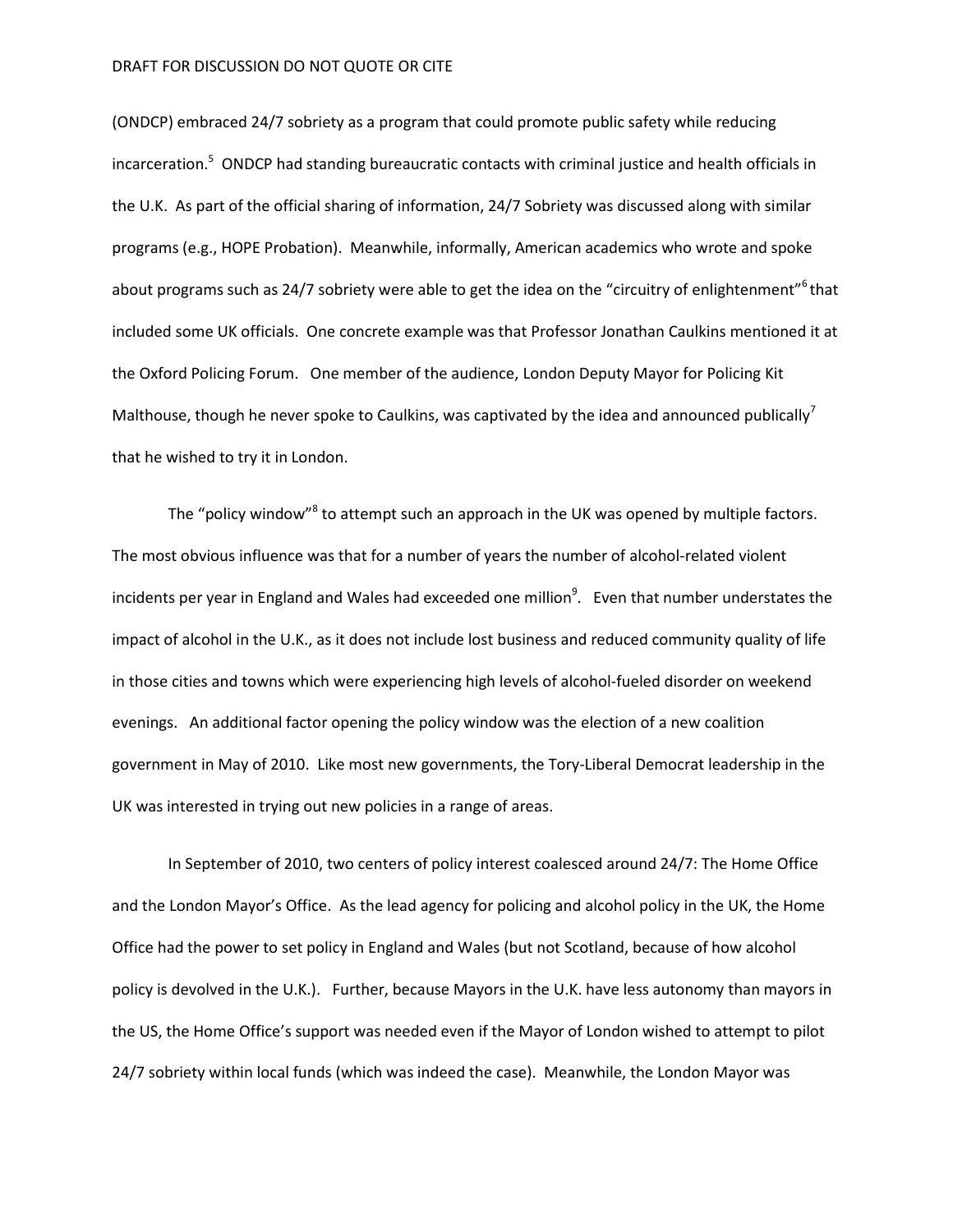## DRAFT FOR DISCUSSION DO NOT QUOTE OR CITE

obviously interested in reducing crime in general, and Deputy Mayor Malthouse had committed publically to focus on violence against women. London had at that time about 50,000 domestic violence arrests a year, many of them alcohol-involved.

As with almost any policy innovation, 24/7 sobriety met with resistance. Initially, some UK health advocates opposed the program on the assumption that binge drinkers could not cease alcohol consumption without treatment. Some advocates for women argued that by focusing on the role of alcohol in domestic violence cases, 24/7 sobriety would obscure the true cause of such crimes: Patriarchy and associated sexist attitudes on the part of male offenders. Others felt that because it forced individuals to stop drinking entirely, the program was too American to work in the U.K., where abstinence is less common. Judges warned that the UK court system could not work with the celerity which 24/7 required, and, that it was irregular to have offenders pay for their own testing. Finally, with UK prison populations growing, some argued that 24/7 would increase the prison population to an unacceptable level.

The group that advocated for 24/7 sobriety (of which the author or this presentation was a part) took a two track approach. On the 'hearts and minds' front, many presentations were given to stakeholder groups to present the evidence about 24/7 sobriety and to clarify areas of misunderstanding (e.g., many of the objections noted in the above paragraph). Concurrently, advocacy in Parliament focused on passing a law that would make use of 24/7 sobriety possible in England and Wales. The logic of working with Parliament was that while certain offenders who were already being monitored could be assigned an alcohol-sensing bracelet, nothing in the law of England and Wales allowed the 24/7 sobriety model of in person breathalyzation twice a day across a broad range of offenders, paid for with a modest charge to the offender. Hence the need for a new law.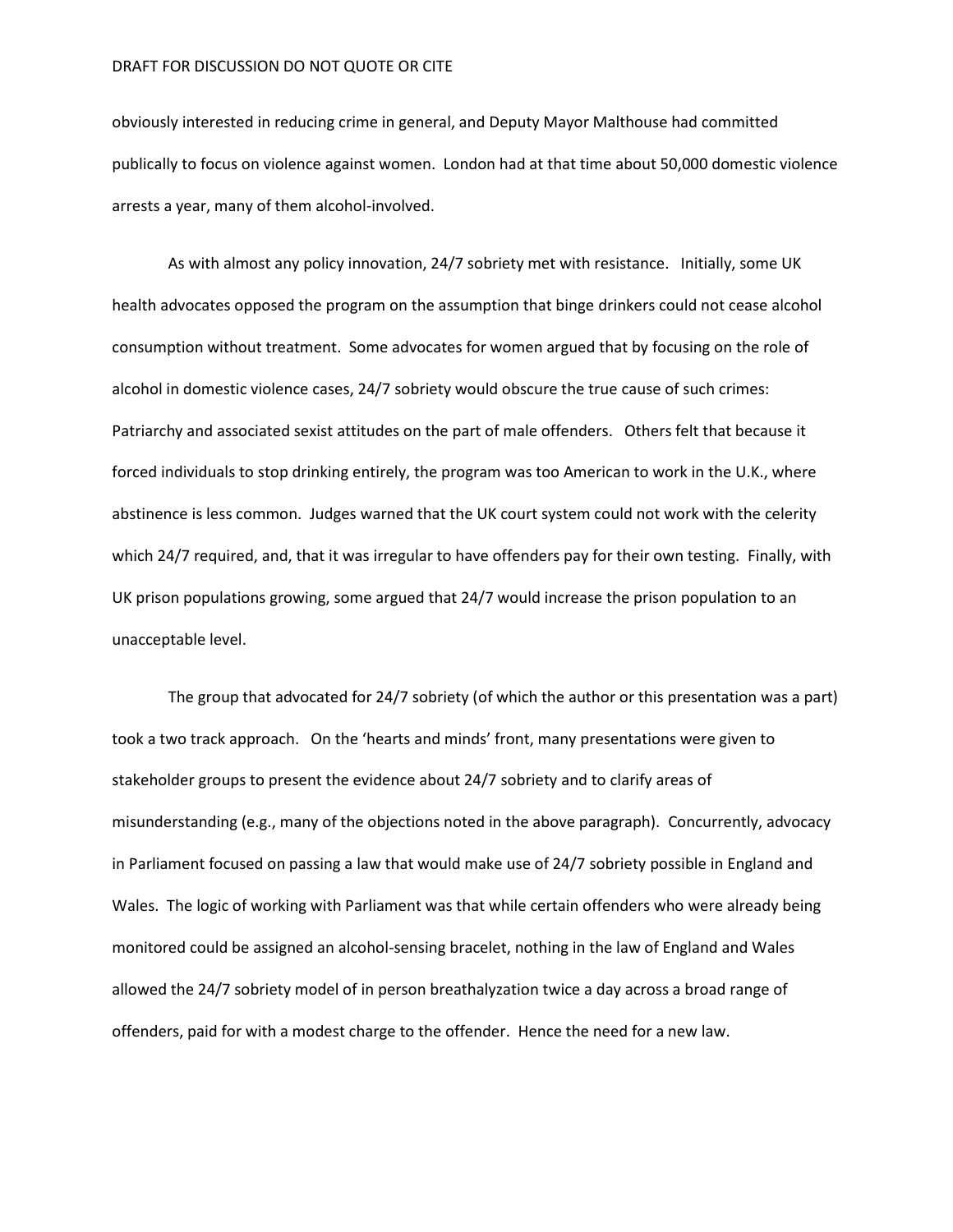Research was a significant aid in garnering support for 24/7 sobriety. Related programs, such as HOPE probation<sup>10</sup>, had performed well in evaluation studies. 24/7 itself had not been subject to an experiment but alcohol-involved road deaths fell in South Dakota as it spread across the state<sup>11</sup>. Unlike the U.S., the U.K. political system does not currently include office holders who are reflexively hostile to science. A number of initially skeptical politicians were therefore easily persuaded when presented with the relevant research.

One of the individuals who found the evidence compelling and became a strong champion of 24/7 sobriety in Parliament was the cross-bench peer Baroness Ilora Finlay of Llandaff (who not incidentally, was a physician). She convened multiple sessions for other Peers at which advocates made their case. She also made the formal effort in June 2011 to have the 24/7 sobriety amendments included in a Policing Bill then being debated. As is required, the amendments had sponsors from all three parties (Lord Shipley from the Liberal-Democrats, Lord Brooke of Alverthorpe from Labour, and Lord Brooke of Sutton-Mandeville from the Tories). The effort failed by about a 60%-40% margin. Despite support from individual members of all parties, none of the parties' leadership were then in favor $^{12}$ .

However, in the coming months, this front-bench opposition softened and important advocates were added in favor of 24/7 sobriety. These individuals included incoming London Police Commissioner Bernard Hogan-Howe and Baroness Helen Newlove. Baroness Newlove was a working class woman whose husband was beaten to death by drunken yobs in front of their three daughters. She became a nationally known advocate for crime victims and was subsequently ennobled as a Tory Peer. She was also appointed the coalition government's "champion" for victims and for community responses to crime. Upon hearing of 24/7 sobriety, she embraced it immediately and publically.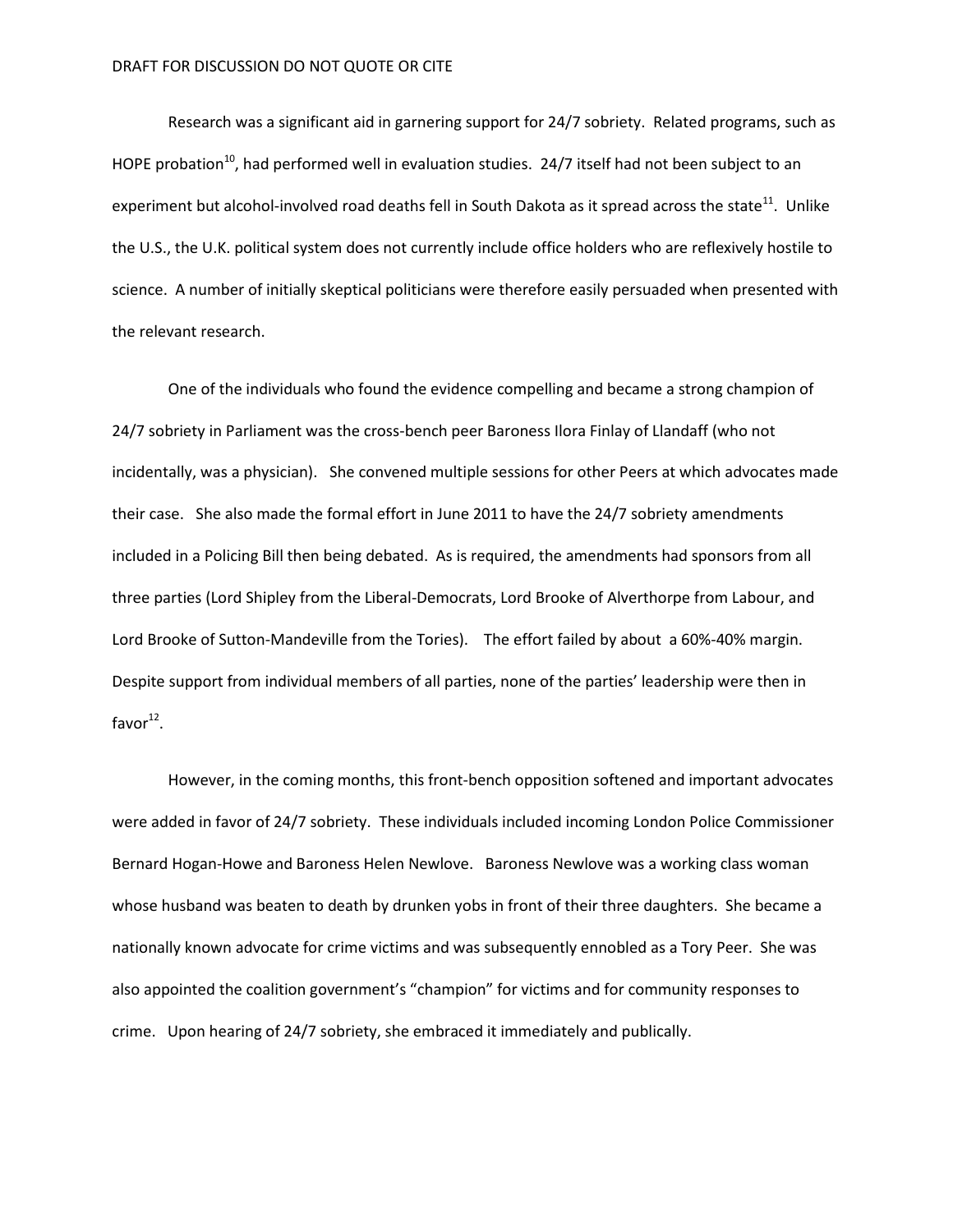Further, Dr. Beau Kilmer, a well-respected researcher at RAND, received a U.S. National Institutes of Health grant to study 24/7 sobriety. Better data was thus on the way, and even before it came it added credibility for advocates to say that NIH had considered 24/7 sobriety worthy of study. It was also helpful for credibility that Scotland, having devolved alcohol powers, simply began doing 24/7 on its own, demonstrating that it was in fact feasible in the UK.

In early 2012, the Legal Aid, Sentencing and Punishment of Offenders bill began moving in Parliament. It looked to advocates the right vehicle for 24/7-focused amendments. They were therefore advanced with sponsorship from Lord Brooke of Alverthorpe (Labour), Baroness Finlay (Cross-Bench), Baroness Jenkin (Conservative) and Lord Avebury (Liberal Democrat). After long discussions with advocates of the program, the Labour front bench announced it would support the bill. Victory in the House of Lords thus appeared very likely.

However, one of the peculiarities of the British system of bicameral government is that the House of Lords can lag the Commons in terms of which is the dominant party. Even though the Tory-LibDem coalition won the 2010 election, and began appointing their own as peers, the legacy of many prior years of Labour rule meant that with front bench support from Labour plus the Lib Dem and Tory peers who would defy their party's leadership, the Lords would vote positively on the 24/7 sobriety amendments to the Legal Aid bill. The snag was that in the Commons, which is the dominant house, the coalition was the guiding force and could simply strip the amendments right back out again.

A last second appeal was therefore made to the government, with particular emphasis on the value of 24/7 sobriety as an aid to meeting the government's stated goal of reducing the size of the prison population. The government made the compromise offer of supporting 24/7 sobriety as long as the still-contentious requirement of offender payment for testing was dropped. Advocates accepted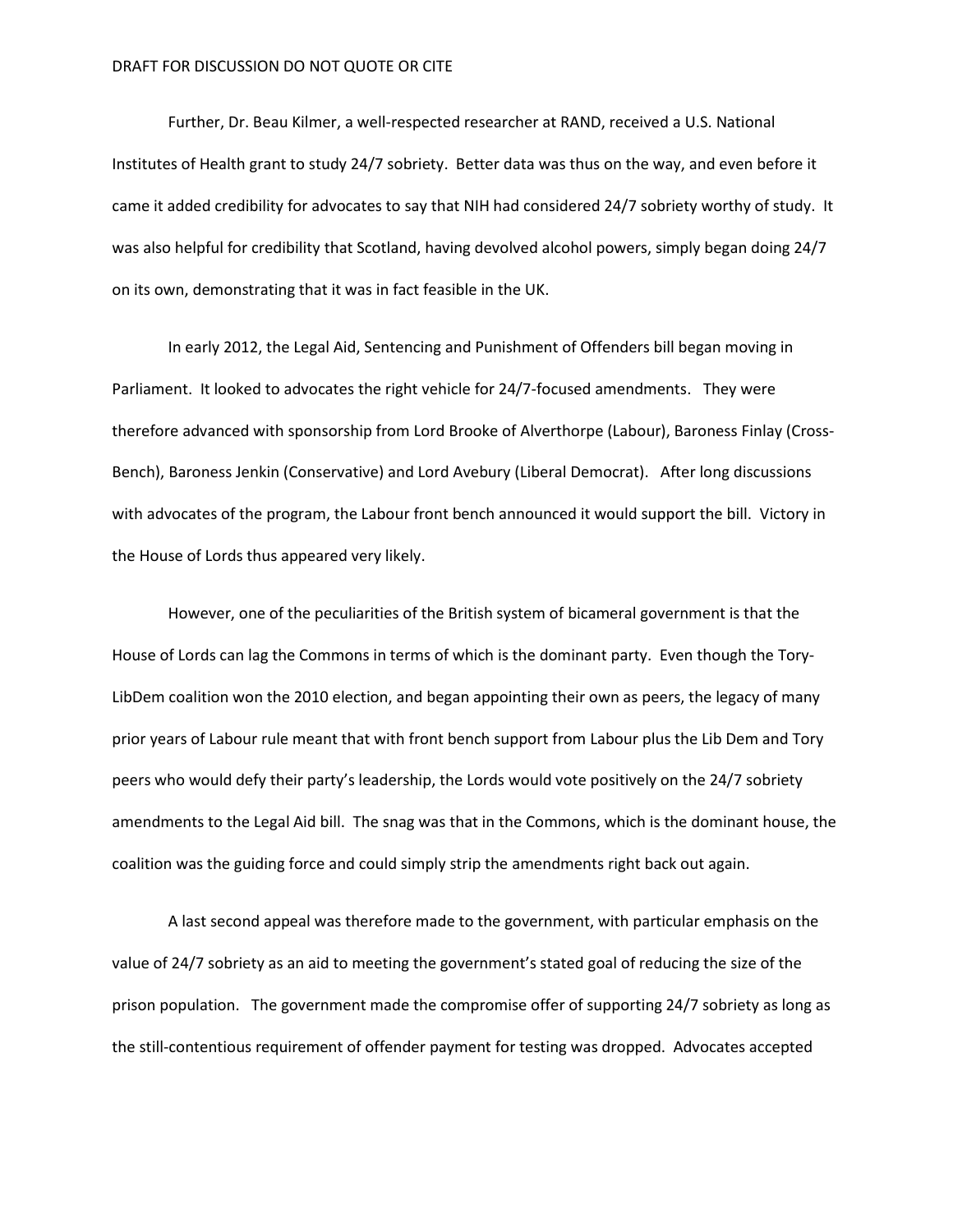these conditions and the bill passed unanimously through both House of Parliament, becoming law in England and Wales as of May 1, 2012.

## End Notes

1 Kleiman, M. A. R. (2009). When Brute Force Fails. Princeton University Press.

2 National Partnership on Alcohol Misuse and Crime (2009). South Dakota 24/7 Sobriety Project. Available at http://www.alcoholandcrime.org/images/uploads/pdf\_tools/sd\_program.pdf

3 The author was involved in the diffusion of this policy and this paper should be read not as a scholarly, disinterested analysis but as a personal account of policy change. It could therefore fairly be criticized as lacking in standardized procedure and subject to personal biases.

4 Office of the Attorney General of the State of South Dakota. (2013). 24/7 Sobriety Program. Available at http://apps.sd.gov/atg/dui247/247stats.htm

5 Executive Office of the President of the United States, The White House. (2011). Alternatives to Incarceration. Available at http://www.whitehouse.gov/ondcp/alternatives-to-incarceration

6 Weiss, C (1987) The circuitry of enlightenment**.** Knowledge: Creation, Diffusion, Utilization 8: 274-281.

7 Wintour, P. (2010). Jail problem drinkers for 24 hours, says senior Tory. Available at http://www.guardian.co.uk/uk/2010/aug/02/jail-problem-drinkers

8 Kingdon, J. (1984). Agendas, Alternatives and Public Policies**.** Boston: Little, Brown.